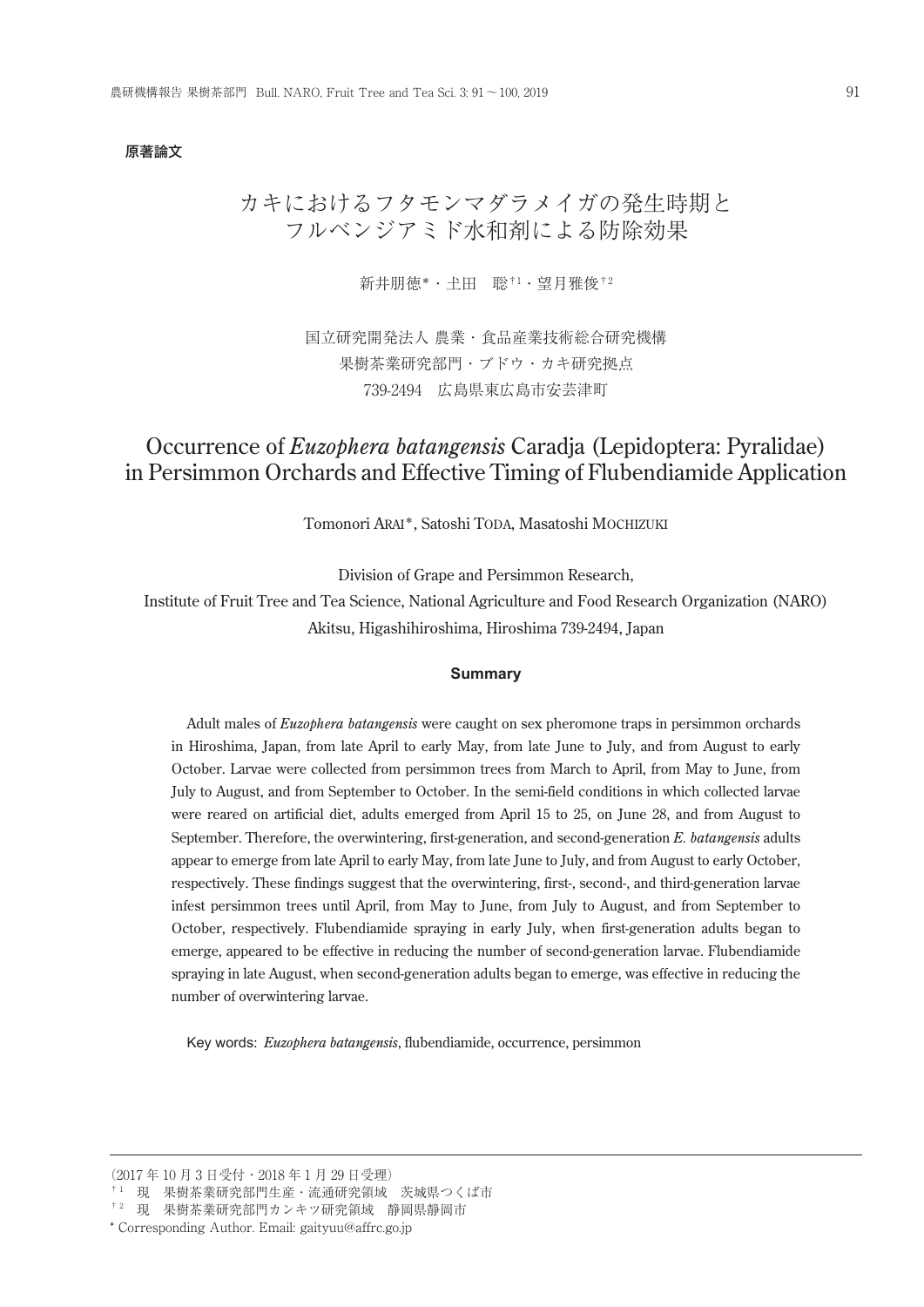# 緒 言

フタモンマダラメイガEuzophera batangensis Caradja (チョウ目:メイガ科)はヒメコスカシバSynanthedon tenuis(Butler)(チョウ目:スカシバ科)とともにカ キの枝と幹の分岐部,枝の基部を主に食害し,枝の枯 死や樹勢低下を引き起こす枝幹害虫である(藤田・林, 2015;杖田ら,2012,2014).本種と思われるカキ害虫 の記載は石原(1940)に認められ,河瀬(1964)によ りカキマダラメイガEuzophera sp.として報告されて以 来. カキ害虫として認識されるようになった. また. 同 時期にクリにおいても本種の被害が報告されている(木 村・内田,1964).その後本種はカキノキマダラメイガ またはクロフタモンマダラメイガと呼称されて成虫の発 生時期や防除に関する調査が行われた(小田, 1986;岡 山,1975;千本木・星川,1981).近年,本種の性フェ ロモンを用いた成虫の発生時期や幼虫が排出する虫糞の 発生時期等が調査され,生態の解明が行われるようにな り,あわせて本種に対するフルベンジアミド水和剤の防 除試験が行われ,カキの開花期までの本剤の高濃度散布 がフタモンマダラメイガの防除に有効であることが明ら かにされた(藤田・林,2015;杖田ら,2012,2014). フルベンジアミドはチョウ目害虫の殺虫効果が高いうえ チョウ目昆虫以外の生物に対する影響が小さいことか ら(日本植物防疫協会,2011),本成分を有効成分に含 む防除剤による環境負荷の小さいフタモンマダラメイガ の防除が期待される.しかし,フルベンジアミドを有効 成分に含む防除剤の高濃度散布 (200倍)は防除経費が 高くなり、使用も年1回に制限される. そこで今回, フ タモンマダラメイガ成虫の性フェロモン誘殺消長と幼虫 の食入時期を指標として,フルベンジアミド水和剤の本 種を含むカキのチョウ目害虫に広く登録のある希釈倍率 (4,000 倍)で低コストに加え効率的に本種を防除できる 時期を調査した結果を報告する.

## 謝 辞

フタモンマダラメイガのフェロモンルアーを提供して いただいた信越化学工業株式会社の望月文昭博士および 独立行政法人農業環境技術研究所(当時)の杉江元博 士,およびフェロモンルアー提供の際にご尽力いただい た鳥取県園芸試験場の中田 健氏,元農研機構果樹研究 所の駒崎進吉博士に謝意を表する.また,寄生蜂の同定 をしていただいた高木一夫氏に謝意を表する.

### 材料および方法

#### 1. 調査圃場

調査は農研機構果樹茶業研究部門ブドウ・カキ研究拠 点内の一般管理カキ園および殺虫剤無散布カキ園で実 施した(Fig. 1).一般管理カキ園のうち,A園は列間・ 樹間ともに約 5.5 m, 7 列植え, 栽植本数は約 40 樹, 面 積は約 30 a,'富有'中間台で複数の品種が混植されて いた. B園は列間 5.5 m, 樹間約 2.7 m, 13 列植え, 栽







Fig. 1 Persimmon orchards at the Division of Grape and Persimmon Research, Hiroshima. Orchards A, B, C, and D were sprayed with conventional insecticides. Orchard E was insecticide unspraying orchard.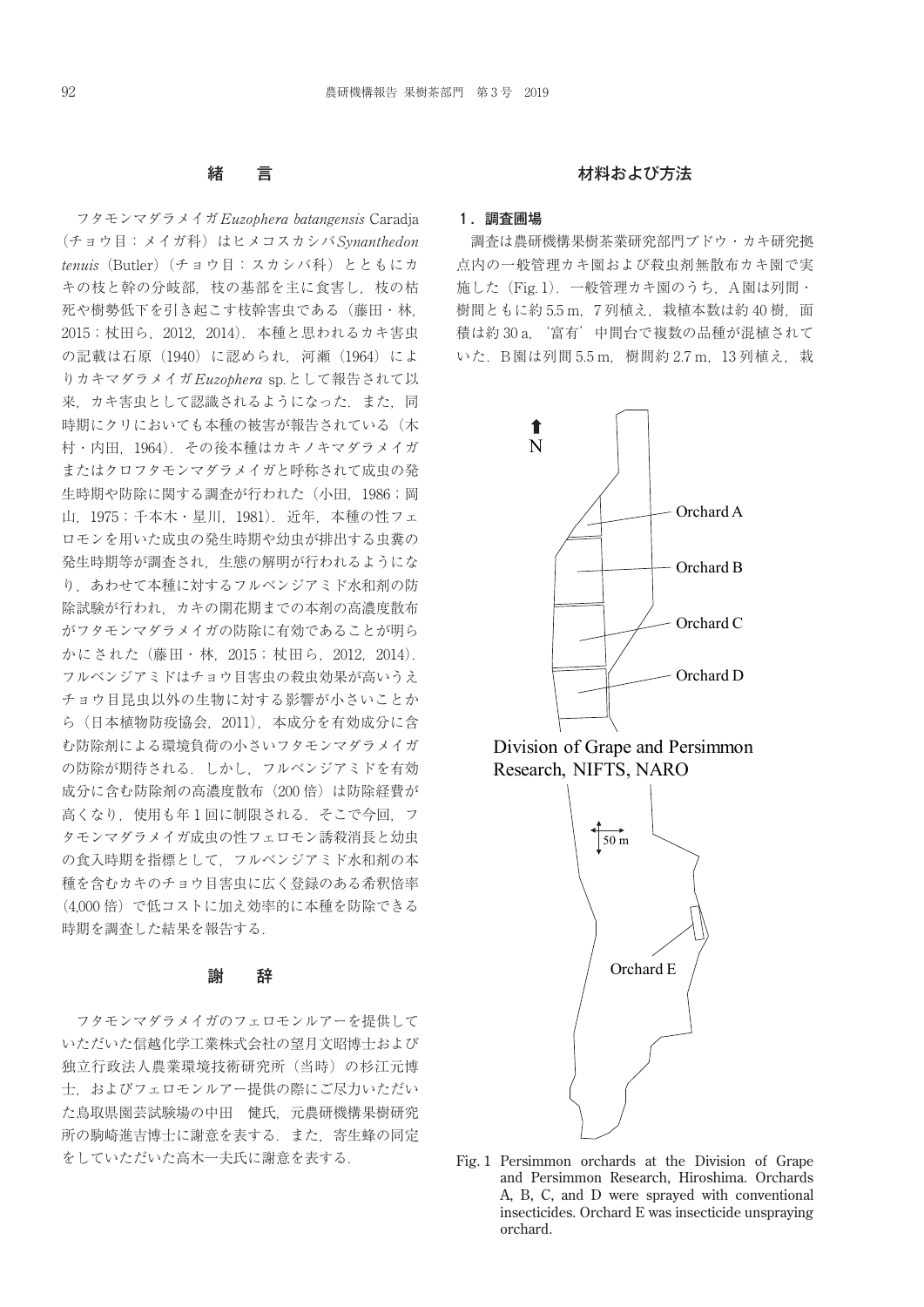植本数は約 600 樹,面積は約 70a,複数の品種が高接 ぎされていた.C園は列間・樹間ともに 5.5 m,11 列植 え、栽植本数は約 180 樹, 面積は約 70 a, 複数の品種が 混植されていた. D園は列間 5.5 m. 樹間約 4 m. 12 列 植え,栽植本数は約 400 樹,面積は約 70 a,'富有'中 間台で複数の品種が高接ぎされていた.E園は列間・樹 間とも約5m, 4 列植え, 栽植本数は 40 樹, 面積は約 12 a,'早秋'と'富有'がそれぞれ 15 樹,14 樹栽植さ れ,他にも複数の品種が混植されていた.

## 2 .性フェロモントラップ調査

性フェロモントラップ調査を 2003 年と 2006 年にはD 園,2004 年と 2005 年にはB園,2011 年と 2012 年には C園で実施した. 殺虫剤散布時期はTable 1 に示した. フタモンマダラメイガの性フェロモンルアー(信越化 学工業株式会社より提供)をSEトラップ (サンケイ 化学株式会社)の粘着板上に設置し,性フェロモント ラップとした. 性フェロモントラップを圃場内の1樹の 枝に、地上から約 1.5 mの高さに設置した. 設置期間は 2003 年 6 月 13 日から 12 月 3 日,2004 年 4 月 22 日から 10 月 15 日, 2005 年 4 月 18 日 か ら 10 月 26 日, 2006 年 4 月 11 日から 10 月 17 日,2011 年 6 月 27 日から 10 月 31 日,2012 年 4 月 2 日から 11 月 5 日で,7~10 日間隔 で誘殺された虫数を調査した.性フェロモンルアーは月 に 1 度交換した.

#### 3. 幼虫の食入調査

調査はA園とC園で実施した.両園の殺虫剤散布時 期はTable 1 に示した. 2011 年にはA園では全樹, C園 ではフタモンマダラメイガの食入が多い12樹を、また 2012 年にはA園ではフタモンマダラメイガの食入が多 い 24 樹を,C園では前年調査樹のうち衰弱が著しい 1 樹を除く11 樹を調査樹として選定した. 2011 年には3 月 28 日から 10 月 27 日の期間に約 2 週間に 1 回の間隔 で,2012 年には 4 月 25 日から 10 月 19 日の期間に約 1  $D \rightarrow \mathcal{N}$  回の間隔で、地上から高さ約  $1 \sim 1.6$  mの範囲 に認められた虫糞排出部周辺の粗皮を除去し,食入した フタモンマダラメイガ幼虫個体数を調査した. 2012年 にはフタモンマダラメイガ以外の食入幼虫数も調査し た.2011 年に採集したフタモンマダラメイガ幼虫は直 径 9 cm, 深さ 2 cm のプラスチックシャーレ内で, 人工 飼料(インセクターLFS;日本農産工業株式会社)を 餌に与え,百葉箱など屋外の温度条件で飼育し,成虫お よび寄生蜂の羽化時期を調査した.

#### 4 .7 月または 8 月の単独防除試験

調査はE園の'早秋'8 年生樹で実施した.フルベン ジアミド水和剤は浸透移行性が小さいことから(杖田

ら,2012,2014),後述する性フェロモントラップ誘殺 消長や 2011 年と 2012 年に実施した時期別の幼虫食入虫 数から第 2 世代幼虫が食入する直前の 7 月上旬と第 3 世 代幼虫が食入する直前の 8 月下旬を幼虫の食入を防止で きる防除時期と想定し,2014 年 7 月 1 日(7 月上旬区) または8月28日 (8月下旬区)に、それぞれ3樹ずつ にフルベンジアミド水和剤 4,000 倍液を幹および枝に十 分量(1樹2リットル以上)電動噴霧器で散布した.対 照区は殺虫剤無散布とした.E園の'早秋'全樹につい て,2014 年 7 月 1 日,7 月 30 日,8 月 27 日,10 月 16 日,および 2015 年 4 月 22 日に,地上から約 1.7mまで の幹および枝の虫糞排出箇所数を調査し、虫糞は調査後 すべて除去した.また,2014 年 10 月 16 日および 2015 年 4 月 22 日には食入幼虫を掘り出し加害種の種構成を 調査した.なお,試験で散布したフルベンジアミド水和 剤以外の殺虫剤は散布しなかった.

#### 5 .7 月および 8 月の 2 回防除試験

調査はE園の'早秋'9 年生樹で実施した.試験区 あたり 4 樹とし,2015 年 7 月 10 日と 8 月 27 日に 2 回 ( 2 回散布区),または 8 月 27 日に 1 回(1 回散布区), フルベンジアミド水和剤 4,000 倍液を幹および枝に十分 量(1樹2リットル以上)電動噴霧器で散布した. 対照 区は殺虫剤無散布とした.E園の'早秋'全樹について, 2015 年 7 月 10 日,7 月 28 日,10 月 20 日 お よ び 2016 年4月18日に、地上から約1.7mまでの幹および枝の 食入幼虫を掘り出し加害虫の種構成を調査した. なお. 試験で散布したフルベンジアミド水和剤以外の殺虫剤は 散布しなかった

# 結 果

## 1. 性フェロモントラップ調査

性フェロモントラップ誘殺消長を Fig. 2に示した. 2005 年と 2012 年には 4 月下旬から 5 月上旬に雄成虫の 誘殺ピークが認められた.2003 年,2004 年,2011 年に は 7 月上旬から,また 2005 年と 2012 年には 6 月中下旬 から雄成虫の誘殺が認められた. 7 月以降, 誘殺ピーク 不明瞭になる傾向であったが,2003 年から 2006 年には 8月中旬から捕獲数が多くなった. また、10月上旬を過 ぎると誘殺はほとんど認められなくなった.

## 2. 幼虫の食入調査

2011 年のフタモンマダラメイガ食入幼虫数の推移を Fig. 3 に示した. 2011 年には 3 月下旬から 4 月上旬, 7 月下旬から8月下旬,9月から10月に多く捕獲され、5 月から7月上旬の幼虫数は少なかった (Fig. 3上). 採 集した幼虫は 4 月 15 日から 25 日 (羽化数 6), 6 月 28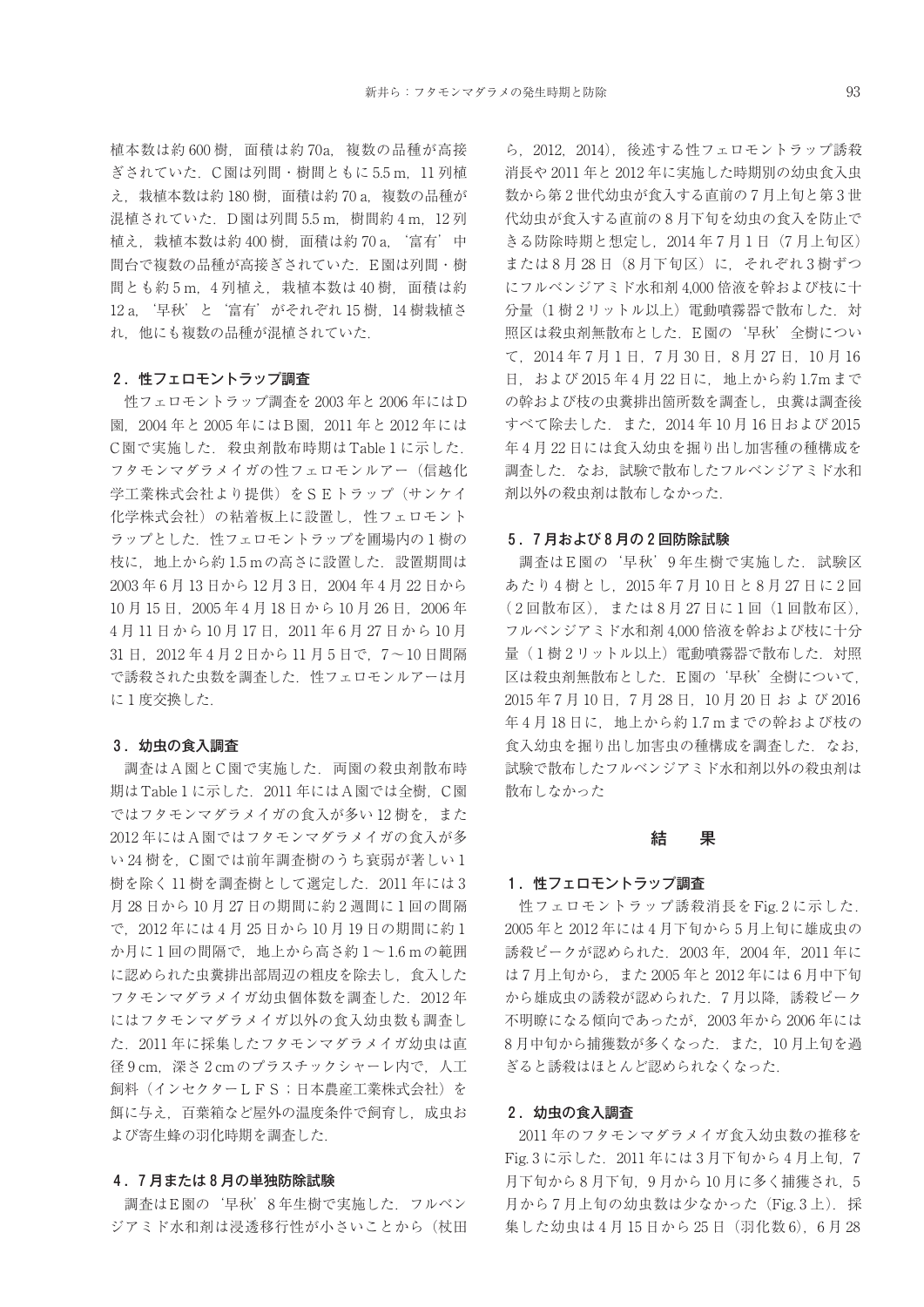|         | 2003                                         |         | 2004                                      |                  | 2005                                                                                                                                                 |                    | 2006                                         |                 | 2011                                         |          | 2012                                         |
|---------|----------------------------------------------|---------|-------------------------------------------|------------------|------------------------------------------------------------------------------------------------------------------------------------------------------|--------------------|----------------------------------------------|-----------------|----------------------------------------------|----------|----------------------------------------------|
| Date    | Insecticides <sup>a</sup>                    | Date    | Insecticides <sup>ª</sup>                 | Date             | Insecticides <sup>a</sup>                                                                                                                            | Date               | Insecticides <sup>ª</sup>                    | Date            | Insecticides <sup>ª</sup>                    | Date     | Insecticides <sup>a</sup>                    |
| Apr. 22 | 1500-fold dilution<br>Cartap 75% SP          | Apr. 27 | 1500-fold dilution<br>Cartap 75% SP       | 27<br>Apr.       | 1500-fold dilution<br>Cartap 75% SP                                                                                                                  |                    |                                              |                 |                                              |          |                                              |
| May 6   | 1500-fold dilution<br>Cartap 75% SP          |         |                                           |                  |                                                                                                                                                      | May 1              | Acephate 50%<br>WP,1500-fold<br>dilution     | May 9           | Acephate 50%<br>WP,1500-fold<br>dilution     | May 7    | Acephate 50%<br>WP.1500-fold<br>dilution     |
| May 9   | Acephate 50%<br>WP,1500-fold<br>dilution     |         |                                           |                  |                                                                                                                                                      | May 15             | 1500-fold dilution<br>Cartap 75% SP,         | May 16          | Cartap 75% SP,<br>1500-fold dilution         | May 15   | 1500-fold dilution<br>Cartap 75% SP,         |
| Jun. 3  | Acephate, 50%<br>WP,1500-fold<br>dilution    |         | n.d.                                      |                  |                                                                                                                                                      | May 30             | 50%WP, 3000-fold<br>Imidacloprid<br>dilution |                 |                                              |          |                                              |
| Jun. 9  | Alanycarb 40%<br>WP.1000-fold<br>dilution    |         |                                           |                  | n.d.                                                                                                                                                 | Jun. 12            | Acetamiprid 20%<br>SP,4000-fold<br>dilution  | $\,$ Jun. $\,9$ | Acetamiprid 20%<br>SP,3000-fold<br>dilution  | Jun. $6$ | Acetamiprid 20%<br>SP,4000-fold<br>dilution  |
|         |                                              |         |                                           |                  |                                                                                                                                                      | $\rm{Jun.}$ $21$   | Alanycarb 40%<br>WP,1000-fold<br>dilution    | Jun. 28         | Alanycarb 40%<br>WP,1000-fold<br>dilution    | Jun. 25  | Alanycarb 40%<br>WP,1000-fold<br>dilution    |
|         |                                              |         |                                           |                  |                                                                                                                                                      | Jun. 30            | Acephate 50%<br>WP,1500-fold<br>dilution     |                 |                                              |          |                                              |
| Jul. 14 | Prothiofos 32%<br>WP,800-fold<br>dilution    | Jul. 14 | Alanycarb 40%<br>WP.1000-fold<br>dilution |                  |                                                                                                                                                      | $_{\rm{Jul.}\ 10}$ | Permethrin 20%<br>WP,3000-fold<br>dilution   | Jul. 14         | Alanycarb 40%<br>WP,1000-fold<br>dilution    | Jul. 22  | Alanycarb 40%<br>WP.1000-fold<br>dilution    |
| Aug. 4  | Alanycarb 40%<br>WP,1000-fold<br>dilution    |         |                                           | $\infty$<br>Aug. | Alanycarb 40%<br>WP,1000-fold<br>dilution                                                                                                            | Aug. 8             | Fenitrothion 40%<br>WP,1000-fold<br>dilution | Aug. 5          | Fenitrothion 40%<br>WP,1000-fold<br>dilution | Jul. 29  | Acetamiprid 20%<br>SP,4000-fold<br>dilution  |
| Aug. 13 | Fenitrothion 40%<br>WP,1000-fold<br>dilution |         |                                           |                  |                                                                                                                                                      | Aug. 21            | Acetamiprid 20%<br>SP,3000-fold<br>dilution  | Aug. 25         | Fenitrothion 40%<br>WP,1000-fold<br>dilution | Aug. 12  | Fenitrothion 40%<br>WP,1000-fold<br>dilution |
| Aug. 25 | Alanycarb 40%<br>WP,1000-fold<br>dilution    | Sep. 2  | Alanycarb 40%<br>WP,1000-fold<br>dilution | 14<br>Sep.       | Alanycarb 40%<br>WP,1000-fold<br>dilution                                                                                                            | Sep.1              | Alanycarb 40%<br>WP,1000-fold<br>dilution    |                 |                                              |          |                                              |
| Sep. 2  | Alanycarb 40%<br>WP.1000-fold<br>dilution    |         |                                           |                  |                                                                                                                                                      | Sep. 20            | Acephate 50%<br>WP.1500-fold<br>dilution     | Sep. 27         | Dinotefuran 20%<br>SP,2000-fold<br>dilution  | Oct. 4   | Dinotefuran 20%<br>SP,2000-fold<br>dilution  |
|         |                                              |         |                                           |                  | <sup>a</sup> SP: water soluble powder, WP: wettable powder; n.d.: no data. Gray-shaded insecticide was sprayed for control of Euzophera batangensis. |                    |                                              |                 |                                              |          |                                              |

Table 1. Insecticide spraying schedule in investigated persimmon orchards Table 1. Insecticide spraying schedule in investigated persimmon orchards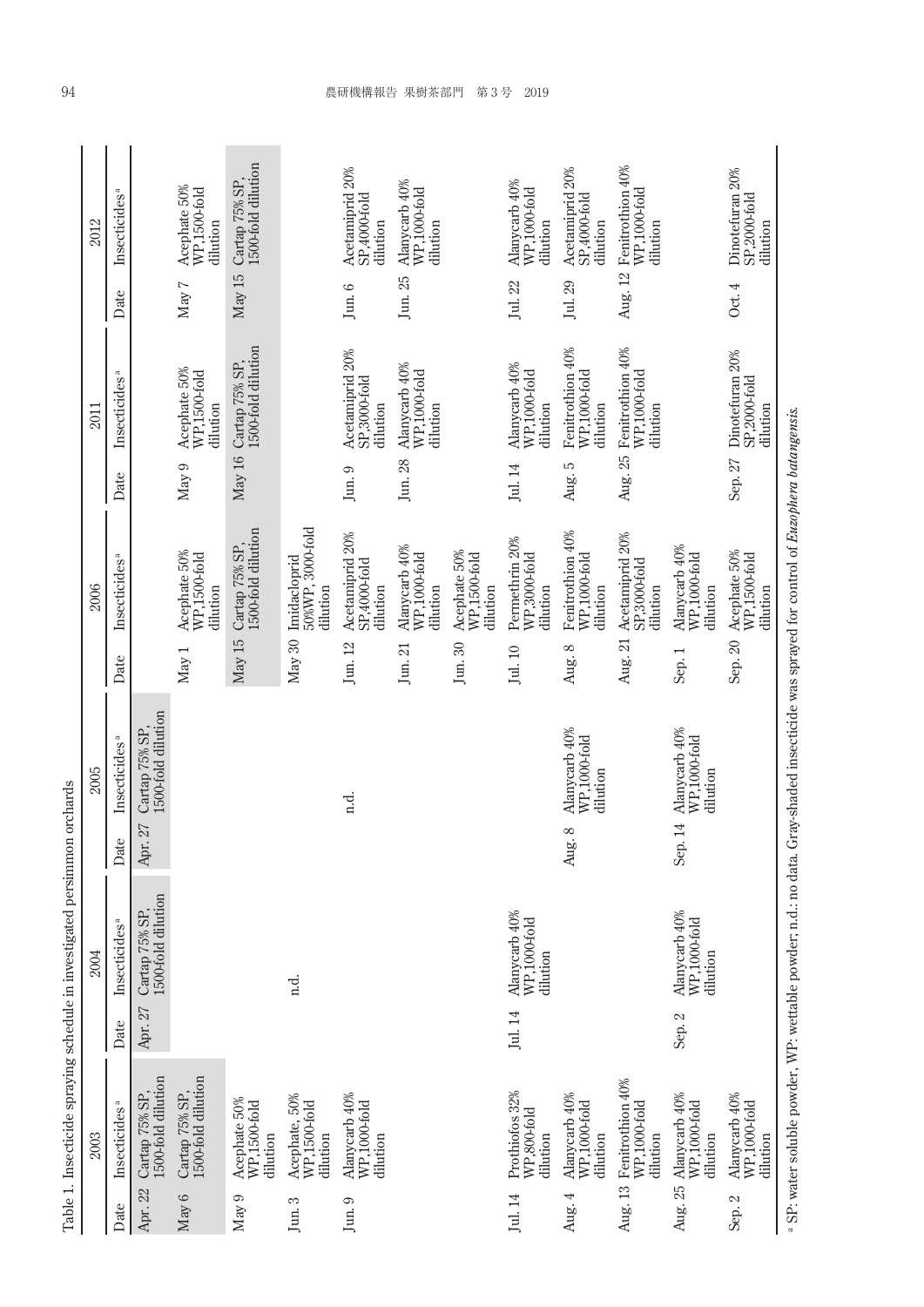日 (羽化数1), 8月11日から9月1日 (羽化数6)に 羽化した (Fig. 3 下).

2012年の食入幼虫数の推移をFig. 4 に示した. ヒメ コスカシバ幼虫も認められたが,フタモンマダラメイガ と比較して少なく推移した.フタモンマダラメイガ幼虫 は,4 月下旬,6 月 26 日,8 月 2 日から 22 日,9 月 19 日から10月19日の時期にA園およびC園で捕獲され, 特に9月以降の食入幼虫数は多くなった. 一方,5月上 旬と 6 月上旬の食入幼虫数はA園では認められず,C園 でも少なかった.

フタモンマダラメイガ各世代幼虫の寄生蜂による寄生 率をTable 2 に示した.フタモンマダラメイガからはい ずれも単寄生性のコウラコマユバチ亜科コウラコマユバ チの一種Phanerotoma sp.とサムライコマユバチ亜科サ

ムライコマユバチの一種の2種寄生蜂が認められた. フ タモンマダラメイガに対する両種の寄生率は採集個体が 少なかった 6 月 26 日を除き 50%から 92.9%であった.

#### 3 .7 月または 8 月の単独防除試験

試験結果をFig. 5 に示した. 殺虫剤無散布の対照区で は虫糞排出箇所数は 7 月から 10 月にかけて多く推移し, 8月下旬が最多となった. 7月1日のみフルベンジアミ ド水和剤を散布した7月上旬区では7月30日,8月27 日の虫糞排出箇所数が対照区よりも有意に少なくなっ た (Tukey-Kramer test,  $P = 0.05$ ). 8月28日のみフル ベンジアミド水和剤を散布した 8 月下旬区では,8 月以 降虫糞排出箇所数はいずれの調査日においても対照区と 差は認められなかった (Tukey-Kramer test,  $P = 0.05$ ).



Fig. 2 Seasonal changes in number of *Euzophera batangensis* adults caught on sex pheromone traps in conventionally controlled persimmon orchards.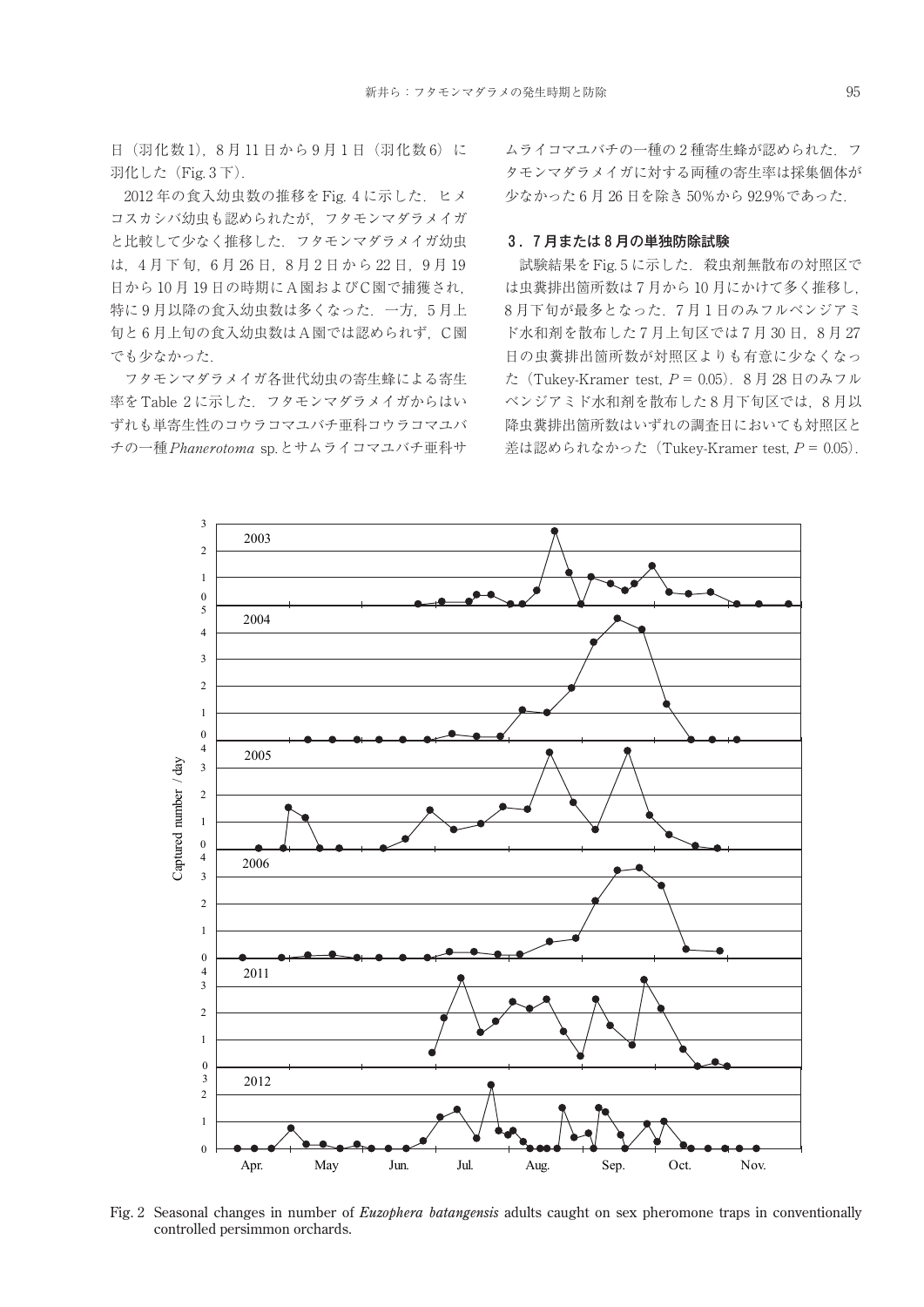いずれの試験区も翌 2015 年の 4 月 22 日の虫糞排出箇所 数は少なく、処理区間で差は認められなかった (Tukey-Kramer test,  $P = 0.05$ .

カキの枝幹を加害するチョウ目昆虫の種構成をFig. 6 に示した.調査園ではフタモンマダラメイガの他にヒメ

コスカシバの発生も認められた.10 月 16 日には対照区 および 7 月上旬区ではフタモンマダラメイガの樹あたり 食入幼虫数は同程度であった.一方,8 月下旬区ではヒ メコスカシバの加害は認められたが,フタモンマダラメ イガの食入は認められず,他の試験区と比べて有意にフ



Fig. 3 Seasonal changes in number of *Euzophera batangensis* larvae collected from persimmon trees in conventionally controlled orchards (upper graph) and number of adults that emerged from larvae reared under natural temperature conditions (lower graph) in 2011.



Fig. 4 Seasonal changes in number of *Synanthedon tenuis* larvae and *Euzophera batangensis* larvae collected from persimmon trees in conventionally controlled orchards in 2012.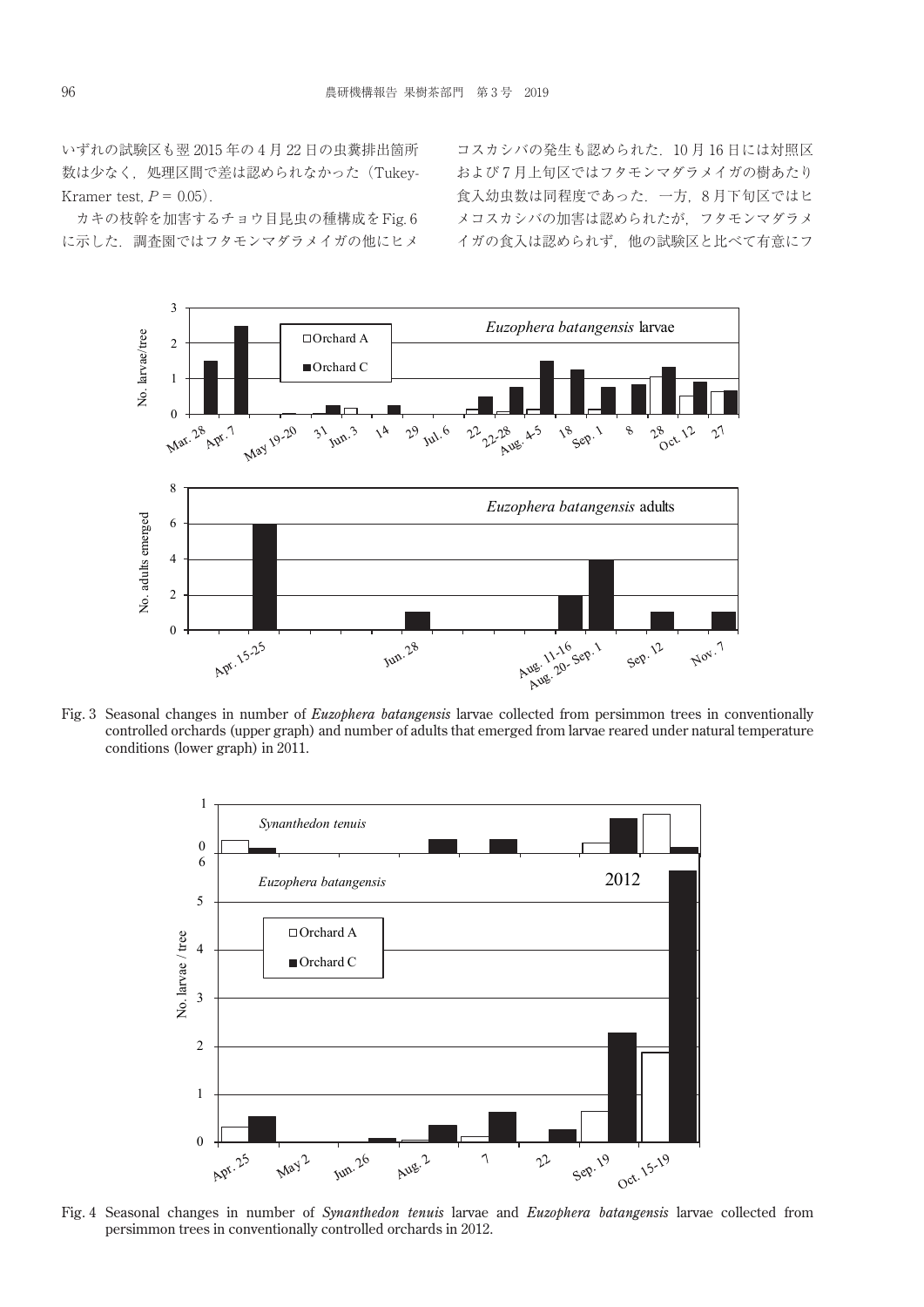| Generation of E. batangensis<br>larvae | Sampling date     | Number of<br>collected larvae | Number of emerged        |             | Rate of                 |
|----------------------------------------|-------------------|-------------------------------|--------------------------|-------------|-------------------------|
|                                        |                   |                               | E. batangensis<br>adults | Parasitoids | parasitism <sup>z</sup> |
| 2011                                   |                   |                               |                          |             |                         |
| Overwintering                          | Mar. 28 – Apr. 7  | 79                            | 6                        | 42          | 87.50%                  |
| First                                  | May $31 -$ Jun. 3 | 9                             |                          | 1           | 50.00%                  |
| Second                                 | Jul. 22 – Aug. 18 | 60                            | 4                        | 18          | 81.80%                  |
| Third                                  | Sep. 1-Oct. 27    | 101                           | 2                        | 26          | 92.90%                  |
| 2012                                   |                   |                               |                          |             |                         |
| Overwintering                          | Apr. 25           | 14                            | 3                        | 8           | 72.70%                  |
| First                                  | <b>Jun. 26</b>    | T                             |                          | $\Omega$    | 0%                      |
| Second                                 | Aug. $2 - 22$     | 18                            | 1                        | 7           | 87.50%                  |
| Third                                  | Sep. 19 – Oct. 19 | 148                           | 14                       | 36          | 72.00%                  |

Table 2. Percentage of parasitized *Euzophera batangensis* larvae collected from persimmon trees in each year.

<sup>z</sup> Rate of parasitism (%) = No. emerged parasitoids / (No. emerged parasitoids + No. emerged *E. batangensis* adults) × 100





タモンマダラメイガの割合が低くなった ( $x^2$ -test,  $P$ < 0.05).2015 年 4 月 22 日にはいずれの試験区もヒメコス カシバは認められたが,フタモンマダラメイガはほとん ど認められず,試験区間で両種の比率に違いは認められ なかった.

#### 4 .7 月および 8 月の 2 回防除試験

試験結果をFig. 7 に示した.1 回散布区および 2 回散 布区とも,10 月 20 日のフタモンマダラメイガ食入幼虫 数が対照区と比べて少なくなった(Tukey-Kramer test, *P*= 0.05).ただし,7 月 28 日までのフタモンマダラメ イガ食入幼虫数は試験区で差は認められなかった. ま た,いずれの試験区も,4 月 18 日には食入幼虫数に差 は認められなかった. ヒメコスカシバは7月28日まで いずれの試験区でも認められたが,食入虫数に差は認め られず,またそれ以降少なく推移した.

# 考 察

フタモンマダラメイガの性フェロモントラップへの 誘殺消長から,越冬世代成虫は 4 月下旬から 5 月上旬, 第 1 世代成虫は 6 月下旬から 7 月に発生すると考えられ る.また,2011 年に野外飼育した幼虫の羽化時期との 比較から,第 2 世代成虫は 8 月以降に発生すると推定さ れる.フタモンマダラメイガ成虫の誘殺消長と幼虫の発 生時期から、おおよそではあるが、4月上旬までの幼虫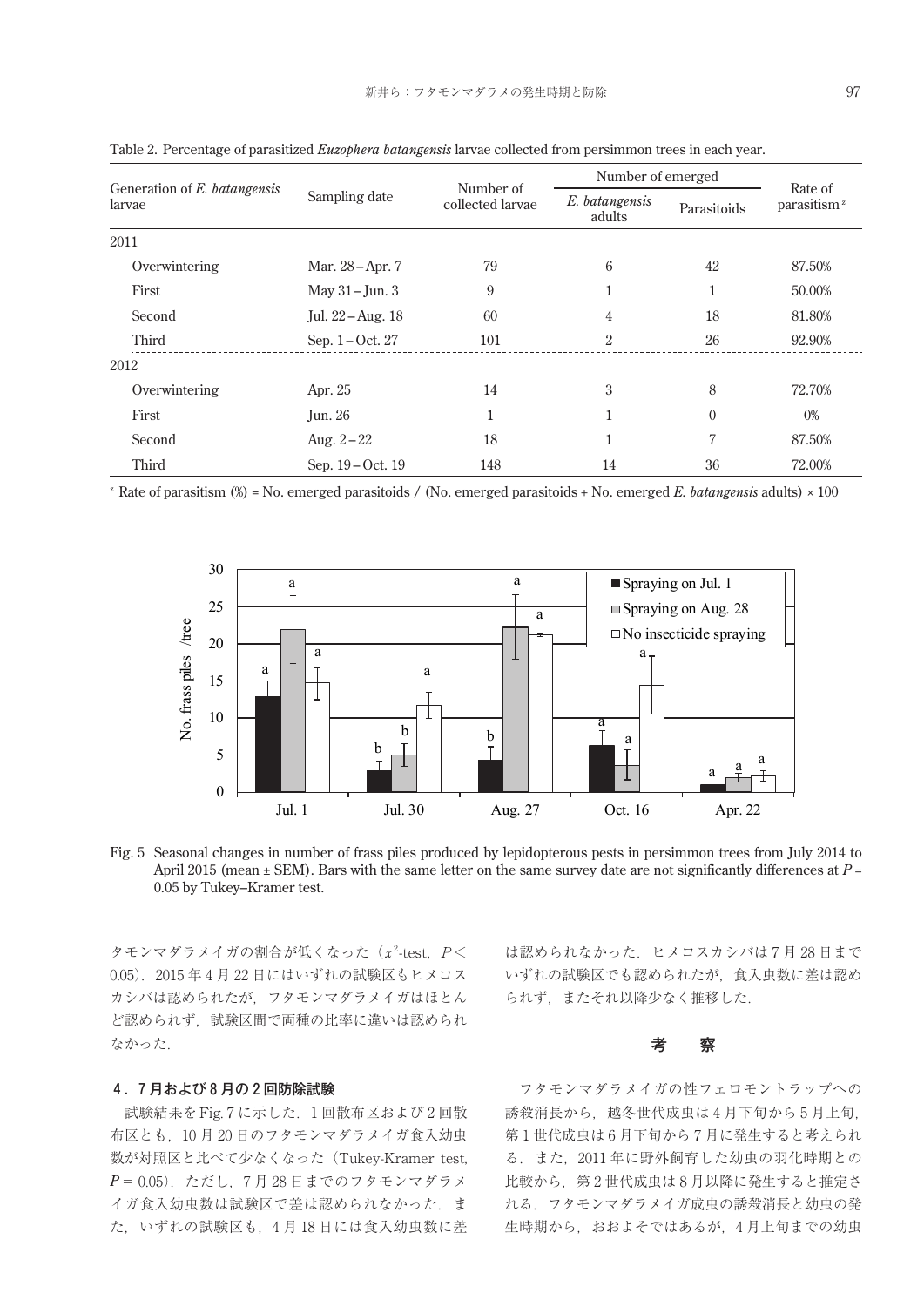

Fig. 6 Species composition of larvae infesting persimmon trees on 2014 October 16 (upper), and 2015 April 22 (lower). Values indicate number of observed larvae per tree in each treatment on each sampling day. \*Species compositions between treated trees and other treated trees are significantly different at  $P < 0.05$  by  $x^2$  test with Bonferroni's correction.



Fig. 7 Seasonal changes in numbers of *Synanthedon tenuis* larvae and *Euzophera batangensis* larvae collected from persimmon trees from July 2015 to April 2016 (mean ± SEM). Bars with the same letter on the same date are not significantly different at *P* = 0.05 by Tukey–Kramer test.

は越冬世代, 5月から6月の幼虫は第1世代, 7月から 8 月の幼虫は第 2 世代,9 月以降に採集された幼虫は第 3世代と推測される. このことから、調査園では少なく とも年3回の発生と考えられる. ただし、本種の発育に 関するデータがないことから,9 月以降に採集された幼 虫に第4世代幼虫が混在するのかどうか、現時点では解 明できていない.このため,以降の考察では第 3 世代幼 虫を越冬世代幼虫とした.なお,2014 年と 2015 年に実 施した防除試験から,殺虫剤無散布樹においても 4 月の 食入幼虫数が少なくなったが,これは 10 月中旬にフタ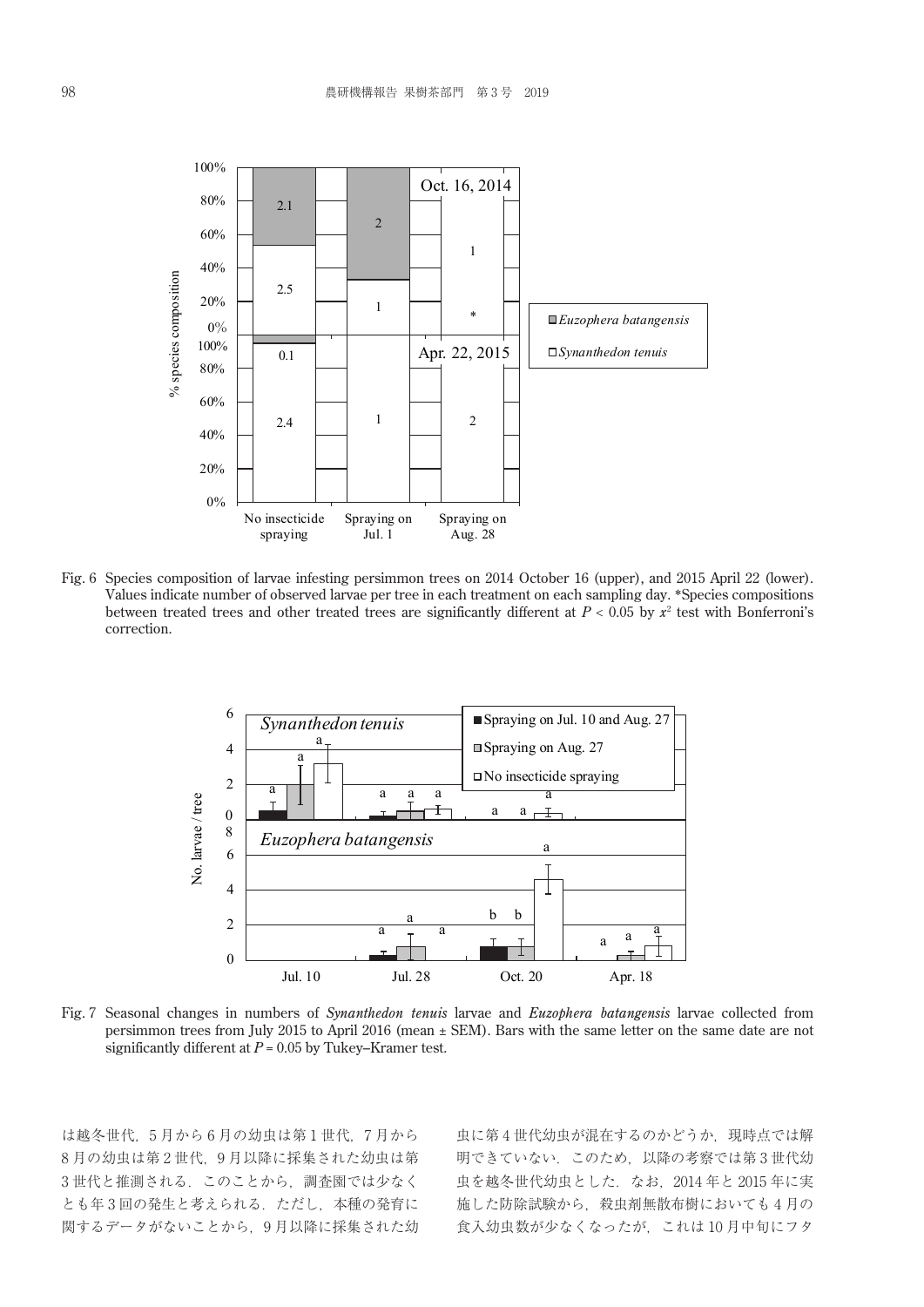2011 年と 2012 年に実施したフタモンマダラメイガ食 入幼虫数の調査、および 2015年の殺虫剤無散布区にお ける食入幼虫数の推移より,食入幼虫は 9 月以降特に多 いことが明らかになった. したがって、越冬世代幼虫 に対する防除が重要と考えられる.ただし,2011 年の C圃場では 7 月下旬から食入幼虫が多く推移しているこ とから、第2世代幼虫に対する防除も必要であろう. な お,2011 年と 2012 年に食入幼虫を調査した圃場では, 第1世代幼虫の食入はほとんど認められなかった. 同様 の結果は杖田ら (2014) でも報告されている. このこと から フタモンマダラメイガ第1世代幼虫に対する防除 の必要性は低いと考えられる. ただし、2011年と2012 年に食入幼虫数の推移を調査した圃場では 5 月中旬にフ タモンマダラメイガ対策としてカルタップ水溶剤の散布 が実施されており,本剤の影響により食入幼虫数が少な くなった可能性がある.また,フタモンマダラメイガ越 冬世代幼虫への寄生蜂による寄生率がきわめて高かった ため、第1世代幼虫の発生量が抑えられた可能性もあ る. フタモンマダラメイガ第1世代幼虫が少なくなった 要因と本世代に対する防除の重要性については今後解明 する必要がある.

2014 年と 2015 年に実施したフルベンジアミド水和剤 の防除試験において,8 月下旬の本剤の散布は 10 月の フタモンマダラメイガ食入幼虫数を少なくできた.ま た,藤田・林(2015)が実施した 9 月上旬の本剤による 防除試験でも同様の結果が得られている.これらのこと から,フタモンマダラメイガ越冬世代幼虫の発生初期 に実施する本剤の散布は、密度抑制に有効である. ま た,2014 年に実施した 7 月上旬のフルベンジアミド水 和剤の防除試験では,7 月下旬と 8 月下旬の虫糞排出箇 所数を少なくすることができた. なお、調査圃場では, ヒメコスカシバに加えてカキノヘタムシガStathmopoda masinissa Meyrick幼虫の枝幹部への食入も認められた ことから,フタモンマダラメイガに加えてこれら害虫の 虫糞も含まれている可能性がある.しかしながら,7 月 上旬の本剤の散布により,これら害虫の枝幹部への食入 を8月下旬まで抑えることができたと考えられる. ま た、藤田・林(2015)は7月上旬の本剤による防除試験 を実施し,約 2 か月間フタモンマダラメイガの食入を抑 えることができた.これらのことから,フタモンマダラ メイガ第 2 世代幼虫の発生初期に実施する本剤の散布は 本種の密度抑制に有効と考えられる. ただし、7月上旬 の防除では 10 月の虫糞排出箇所数と食入幼虫の種構成 で対照区と差が認められなかった.したがって,7 月上

旬の本剤の散布による,8 月下旬以降に発生するフタモ ンマダラメイガ越冬世代幼虫に対する効果は低いと言え よう. なお、2015年の試験では7月の幼虫食入虫数が 少ない状況であったが,2014 年の試験結果を考慮する と,フルベンジアミド水和剤の 7 月上旬と 8 月下旬の 2 回散布は,フタモンマダラメイガ食入幼虫数を 7 月以降 低く抑えるのに有効である. 今後、7月に幼虫が多発す る条件での 2 回散布によるフタモンマダラメイガの密度 抑制試験を実施し,このことを検証する必要がある.

フタモンマダラメイガの防除適期と考えられる 7 月上 旬と 8 月下旬は,カキノヘタムシガで特に問題となる果 実被害を抑える防除時期から外れている. このことか ら,上記 2 種害虫の効率的な同時防除は困難と考えられ る. 藤田・林 (2015) が8月上旬に実施した防除試験で は,フタモンマダラメイガ越冬世代幼虫に対して有効 であった.フルベンジアミド水和剤は浸透移行性が小さ く(杖田ら,2012,2014),枝幹部表面に残留した薬効 が長く続いたことから 8 月上旬の防除でも越冬世代幼虫 の食入を防いだ可能性がある.8 月上旬はカキノヘタム シガ第 2 世代幼虫による果実被害を抑える重要な防除時 期であり,この時期の本剤の散布ではカキノヘタムシガ に加えてヒロヘリアオイラガの密度抑制にも有効であっ た(杖田・妙崇,2013).したがって,8 月上旬の防除 でこれら 2 種害虫との同時防除ができる可能性がある. なお,7 月上旬,8 月上旬,9 月上中旬のジアミド剤に よる防除はヒメコスカシバに対してフタモンマダラメイ ガほど効果が高くない結果も得られていることから(藤 田・林,2015),フタモンマダラメイガと同時防除を行 うためには,ヒメコスカシバの効率的な防除時期を解明 し,フタモンマダラメイガの防除適期と整合性を図る必 要があると考えられた.今後,フタモンマダラメイガの 産卵時期,および発育生態を解明し,複数のカキ害虫と の同時防除を可能にする効率的な防除時期を模索する 必要がある.フタモンマダラメイガの寄生蜂寄生率は 50%から 92.9%と高いことから,フルベンジアミド水和 剤による本種の効率的な防除時期の解明は,天敵や有用 昆虫の活用も可能な防除法の開発につながると考えられ る.

# 摘 要

フタモンマダラメイガEuzophera batangensis雄成虫 は性フェロモントラップに、4月下旬から5月上旬,6 月下旬から7月、8月から10月上旬に多く誘殺された. また,フタモンマダラメイガ幼虫は 3 月から 4 月,5 月 から 6 月,7 月から 8 月,9 月以降に多くカキ園で採集 された.採集した幼虫を野外温度と同等の条件で飼育し たところ,4 月 15 から 25 日,6 月 28 日,8 月から 9 月